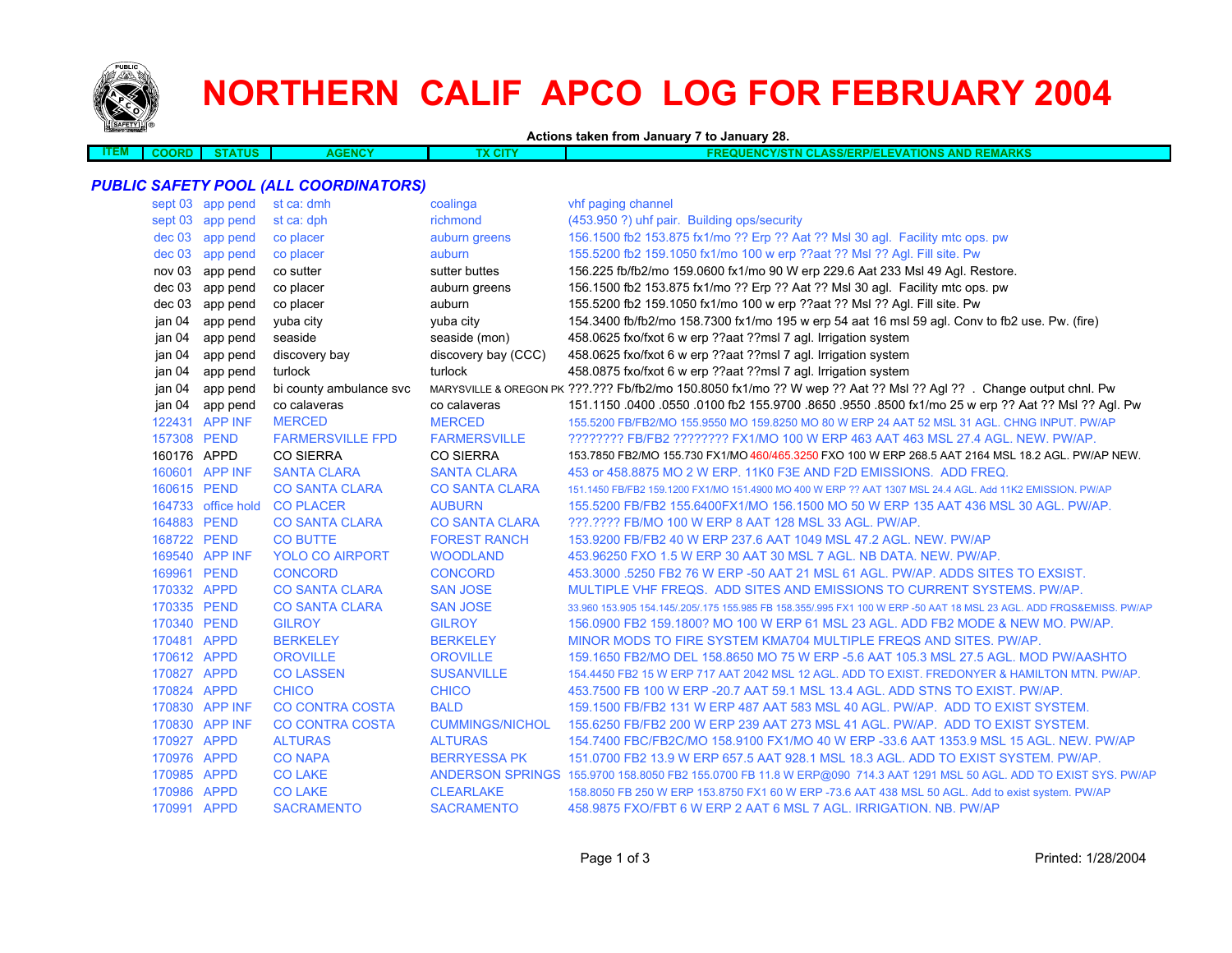| 171002 APPD      |                            | CO MERCED                                 | EL NIDO (MERCED)           | 155,9850 FB/FB2 153,9350 FX1/MO 10 W ERP 8.3 AAT 40 MSL 10 AGL, PW/AP                                                                                                 |
|------------------|----------------------------|-------------------------------------------|----------------------------|-----------------------------------------------------------------------------------------------------------------------------------------------------------------------|
| 171004 APPD      |                            | ST CA: P&R                                | <b>CARLOTTA (HUM)</b>      | 151,0100 FB 158,9700 FX1 25 W ERP -317.6 AAT 114.3 MSL 15.8 AGL. ADD SYS FREQ. PW/AP                                                                                  |
| 171005 APPD      |                            | ST CA: P&R                                | RIO DELL (HUM)             | 151,0100 FB/FB2 16 W ERP 612 AAT 971 MSL 30.5 AGL, ADD SYS FREQ TO LOCN, PW/AP                                                                                        |
|                  | 171052 APP INF             | <b>CO KINGS</b>                           | <b>JOAQUIN RIDGE (FRS)</b> | 460.0750 FB2 450 W ERP (FAILS 90.205) 640.4 AAT 1083 MSL 23 AGL. ADD TO EXIST SYS. PW/AP                                                                              |
| 171375 APPD      |                            | <b>WINDSOR, TOWN OF</b>                   | <b>WINDSOR</b>             | 155,7750 FB/MO 20 W ERP -68.6 AAT 34.7 MSL 7.6 AGL. NEW. PW/LS                                                                                                        |
| 171478 APPD      |                            | CO MERCED                                 | EL NIDO/MERCED             | 154.8900 155.8800 FB/FB2/MO 154.7700 .9650 MO 10 W ERP 29 AAT 52 MSL 11 AGL. NEW. PW/AP                                                                               |
| 171532 PEND      |                            | <b>OROVILLE</b>                           | <b>OROVILLE</b>            | 154.7850 FB/FB2/MO 156.1500 MO 250 W ERP -13.7 AAT 105 MSL 18.2 AGL. REPLACEMENT, PW/AP                                                                               |
| 171561 APPD      |                            | <b>CO MONTEREY</b>                        | <b>SALINAS</b>             | 154.1750 .2800 .3700 FB 154.2050 FB2 156.1050 FX1 300 W ERP -67.1 AAT 23.5 MSL 38.7 AGL. MOVE, PW/IMSA                                                                |
| 171061 APPD      |                            | SO OREGON COMM AUTH                       | MEDFORD                    | 153.8450 155.4300 FB/FB2/MO 44 W ERP 748 AAT 945 MSL 18 AGL. MULT SITES, NEW, PW/AP                                                                                   |
| 171886 APPD      |                            | <b>CO MONTEREY</b>                        | <b>SALINAS</b>             | 453.7500 FB/FB2 130 W ERP -54.5 AAT 21 MSL 38.7 AGL. RELOCATE TO NEW FACILITY, PW/AP.                                                                                 |
| 171896 APPD      |                            | A M R WEST<br>MERCED CO MOSQUITO          | <b>SACRAMENTO</b>          | 155,2950 FB/MO 50 W ERP 23.9 AAT 32.MSL 108.5 AGL, NEW, PW/IMSA.                                                                                                      |
| 171916 APPD      |                            | <b>ABATEMENT DIST</b>                     | <b>MERCED</b>              | 153.8150 MO 25 W ERP. REPLACEMENT. PW/AP.                                                                                                                             |
| 171917 APPD      |                            | PIKE CITY VFD                             | PIKE CITY (SIERRA)         | 158.9400 FB/FB2/MO 154.265 .280 .295 MO 46.500 153.8750 FX1/MO 156 W ERP 104 AAT 1058 MSL 8 AGL. PW                                                                   |
| 171931 APPD      |                            | CO SAN BENITO                             | <b>HOLLISTER</b>           | 458,2000 W ERP. ADD TO EXIST LIC. JAIL. PW/AP.                                                                                                                        |
| 171932 APPD      |                            | AMADOR CO FPD                             |                            | VALLEY SPRINGS (CAL) 153.9350 FB2 75 W ERP 159 AAT 371 MSL 52 AGL. ADD TO EXIST. PW/AP                                                                                |
| 171960 APPD      |                            | CO LAKE                                   | <b>KELSEYVILLE</b>         | 155,1150 FB 155,9550 FX1 250 W ERP -124 AAT 404 MSL 30 AGL, ADD TO EXIST SYS, PW/AP                                                                                   |
| 171962 APPD      |                            | CO LAKE                                   | LAKEPORT/MID'TWN           | 155,0700 FB 155,970 FB/FB2 155,6250 FX1 250 W ERP -73 AAT 418 MSL 15? AGL, MOD TO EXIST, PW/AP                                                                        |
| 171963 APPD      |                            | CO LAKE                                   | LAKEPORT                   | 155,970 FB 155,6250 FX1 -55 AAT 426 MSL 50 AGL, ADD TO EXIST, PW/AP.                                                                                                  |
|                  |                            | 171991 ADJ STATE BARTON MEM HOSP          | <b>SO LK TAHOE</b>         | 155,4000 FB2 150,8050 155,4000 MO 100 W ERP -259.9 AAT 1913.3 MSL 10 AGL. NEW, PW/IMSA.                                                                               |
| 470-512 MHz POOL |                            |                                           |                            |                                                                                                                                                                       |
|                  | nov 02 app pend            | st ca: oes                                | bay area (coord chnl)      | ???.???? Fb/fb2/fx1/mo ?? W erp ?? Aat ??msl ??agl. Bay inter-agency intercom.                                                                                        |
|                  | aug 03 app pend            | san mateo                                 | san mateo                  | 482.98750 fb2/mo 274 w erp 85 aat 221 msl 9 agl. Pw. Add freq to exist system.                                                                                        |
| 170597 APPD      |                            | R. SUSAINATHAN                            | <b>LOS GATOS</b>           | 484 83750 FB6/MO 500 W ERP 715 AAT 1023.6 MSL 52.4 AGL, NEW, IG/PCIA.                                                                                                 |
| 170663 APPD      |                            | <b>JOSE FRANCIS</b>                       | <b>LOS GATOS</b>           | 484 98750 FB6/MO 500 W ERP 716 AAT 1023.6 MSL 52.4 AGL. NEW. IG/PCIA.                                                                                                 |
|                  |                            | 800 MHz PUBLIC SAFETY (GP, YP, GF, YF)    |                            |                                                                                                                                                                       |
|                  | sept 03 app pend st ca:dmh | 156156 APP INE CHAROT-LOS POSADAS HAYWARD | coalinga                   | 3 of following: 855,856,857,859,860.4625 GP channels. 112 w erp @ 135°/3° down, 574' msl ? Aat ? Agl<br>858 96250 FR2/MO 65 W FRP 22 AAT 12 1 MSL 10 5 AGL. NEW GP/AP |

|              | 171673 APP INF | ANTIOCH                                   | ANTIOCH               | 856.48750 FB2 100 W ERP 39.0 AAT 126.6 MSL 55.1 AGL. ADD SITE & CORRECT DATA. GP/AP    |  |
|--------------|----------------|-------------------------------------------|-----------------------|----------------------------------------------------------------------------------------|--|
| various APPD |                | NEXTEL                                    |                       | SAC/CC& MONTEREY COS REVIEWED 9 APPS HAVING 200 TO 400 FREQUENCY LINES, YX/ITA.        |  |
| 170611 APPD  |                | ST NEV: DOT                               |                       | BECKWORTH (PLU) 857/858/859.96250 FB2C 200 W ERP 617.4 AAT 2206 MSL 24 AGL. YP/AASHTO. |  |
| 169880 PEND  |                | ST NV: DOT                                | <b>OLYMPIC VALLEY</b> | 856.23750 856.96250 857.96250 FB2C 55 W ERP 325 AAT 2499 MSL 18 AGL. YP/AASHTO.        |  |
| 167463 PEND  |                | CO NAPA                                   | ST HELENA             | 856,96250 FB 135 W ERP -191.5 AAT 73 MSL 27.4 AGL, GP/AP, ADDS TO EXIST SYSTEM.        |  |
|              |                | 156156 APP INF CHABOT-LOS POSADAS HAYWARD |                       | 858.96250 FB2/MO 65 W ERP ?? AAT 12.1 MSL 10.5 AGL. NEW GP/AP.                         |  |
|              |                |                                           |                       |                                                                                        |  |

## **SHOWING THE AOP >40 KM IN HIGH-BAND OR >32 KM UHF REQUIRES ADDITIONAL JUSTIFICATION.**

**Fourteen channels have been adopted by the Commission for low power usage.** 

**New systems must use 11K25 emission and show class of station used (FB/FB2/FX0/FX1/MO/FBT).**

**They are: 453/458 .0375, .0625, .0875, .1125, .1375, .8875, .9125, .9375, .9625, .9875 MHz and 460/465 .4875, .5125, .5375, .5625 MHz**

**\*\*\* All "pend app" pre-coordinations will expire 90 days after appearing in the LOG \*\*\***

## **ALL ELEVATIONS SHOWN ARE IN METERS.**

**Use of lower case indicates an informal action. Contact appropriate advisor immediately if such action would impact your system. Blue - Carried over from prior month. Black - Added up to meeting notice publication date. Violet - Added after publication date.**